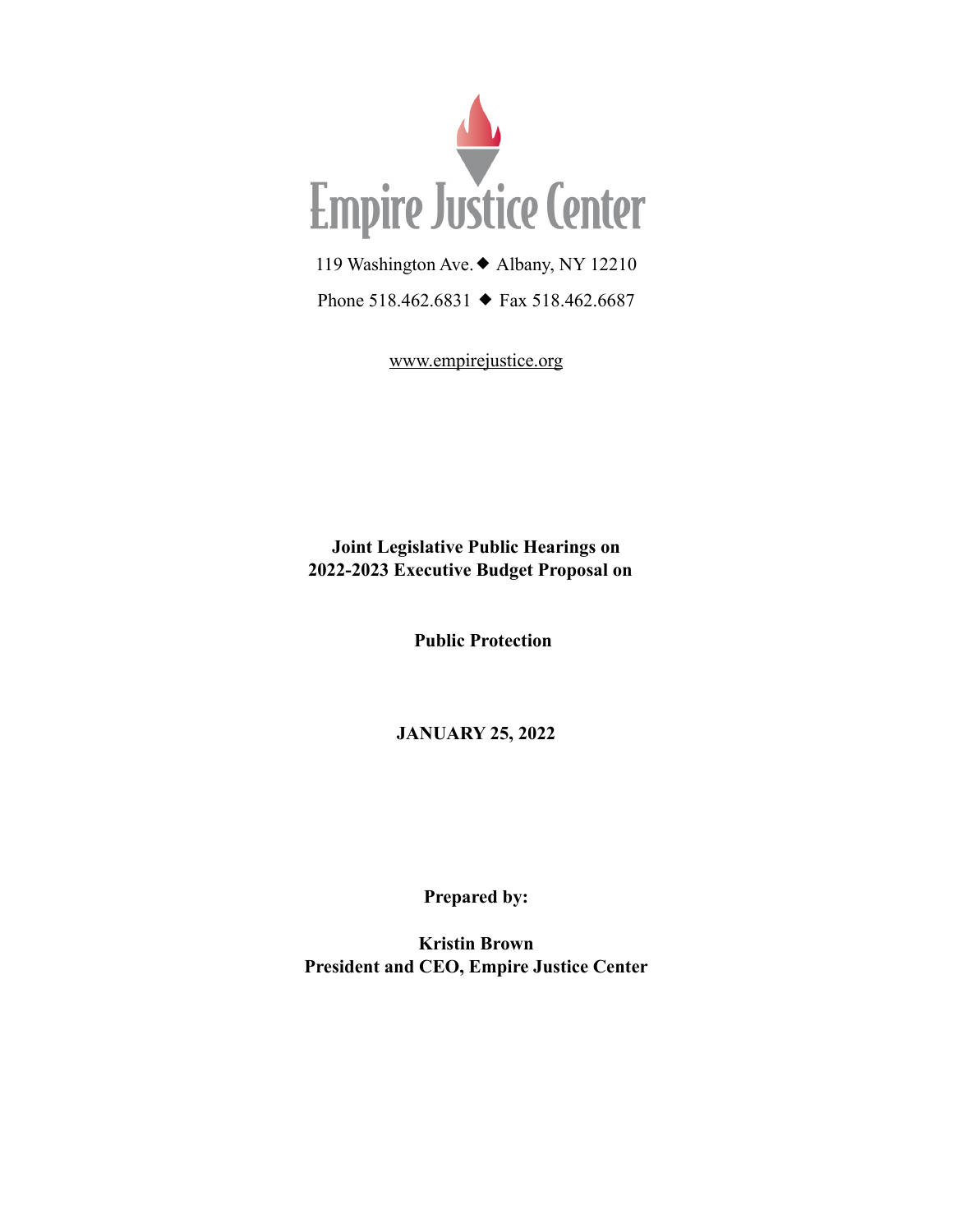# **INTRODUCTION**

Thank you for the opportunity to testify on this year's Executive Budget. My name is Kristin Brown and I am President and CEO of Empire Justice Center. I am also on the Executive Committee of the New York Legal Services Coalition and I Chair the Coalition's Steering Committee. Empire Justice is a statewide, multi-issue, multi-strategy not-for-profit civil legal aid provider focused on changing the complex systems impacting low income and marginalized New Yorkers. With a focus on poverty law, Empire Justice takes a 360 degree approach to the areas of law we practice in, providing individual legal representation, policy research and analysis, training and technical assistance as well as impact litigation. Our work cuts across all significant areas of poverty law and involves three inter-related services:

**We practice the law:** Empire Justice Center provides a range of legal assistance from our offices in Rochester, Albany, Yonkers, White Plains and Central Islip. We provide one on one representation and undertake impact litigation to address systemic issues impacting low income and marginalized communities.

**We teach the law:** Our history as a backup center for civil legal services providers began in the 1970's and has developed so that we now also provide training, technical assistance and other support services to a variety of other community based organizations, keeping them apprised of changes in the law and regulations.

**We change the law:** In order to ensure that the needs of low income families are heard within the state's policy making processes, we engage in both legislative and administrative advocacy on a range of issues impacting our clients and we do the same as needed at the local and federal levels.

In today's testimony, I am respectfully asking that you support:

- Provide \$15 million in gap funding for Office of Victims Services victims services programs facing a temporary cut in federal funding for these life saving services.
- Allocate the Legal Services Assistance Fund (LSAF) in the same manner as last year, including legal services for victims of domestic violence, and distribution of those funds to provide programmatic stability to legal services organizations throughout the state.
- Dedicate all LSAF dollars to the fund's intended purpose. Do not transfer \$9.8 million to the General Fund to be used for other purposes. Instead, dedicate it to increase the provision of civil legal services in the essentials of life.
- Support the 12.6% compounded cost of living adjustment to the \$ 100 million for civil legal services programs included in the Judiciary budget as submitted by Chief Judge Janet DiFiore.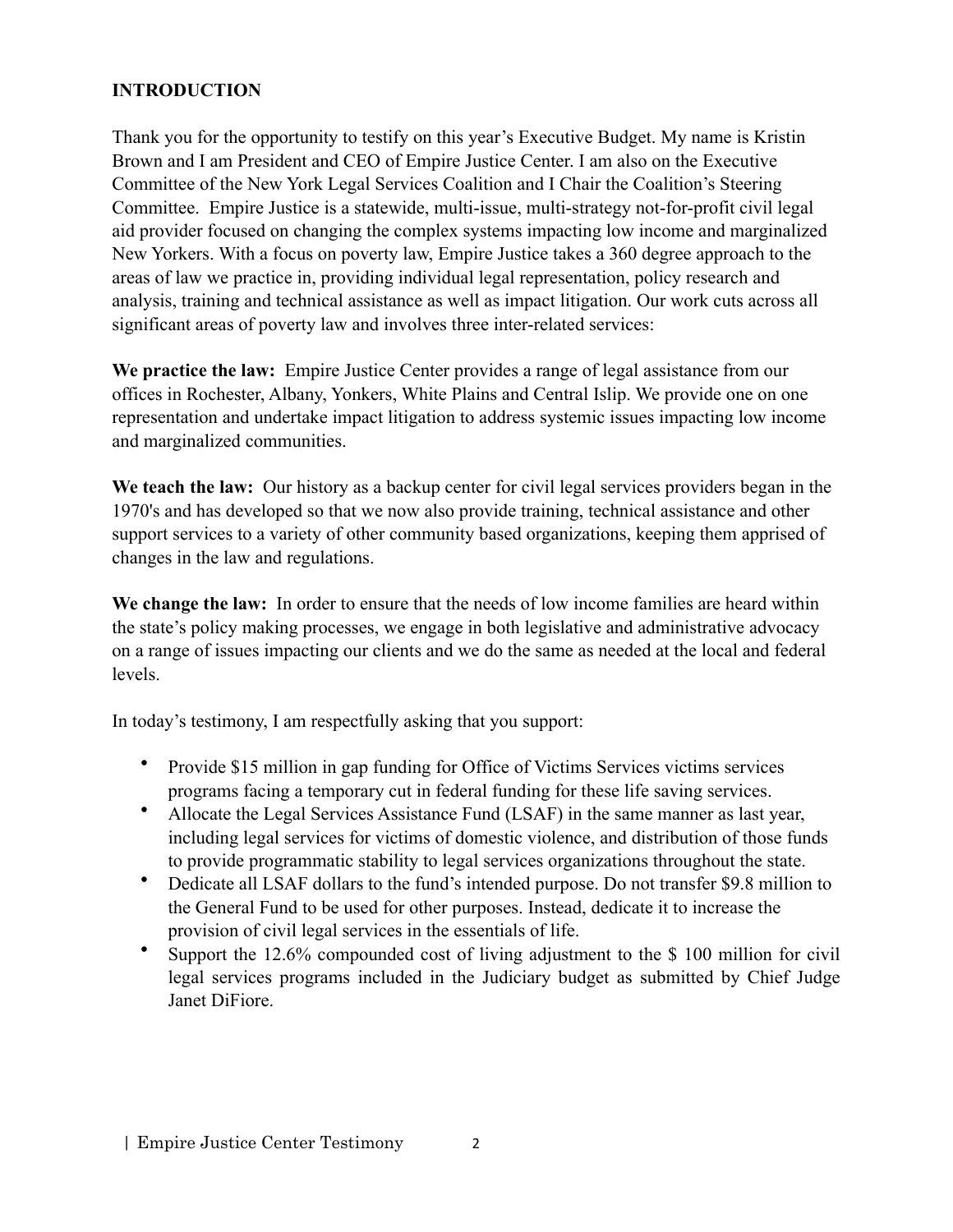# **WHY INVEST IN CIVIL LEGAL SERVICES?**

As a matter of fairness and equity, no one should enter a court of law unrepresented unless they choose to. As a society, we believe that access to justice should not be a matter of the ability to pay. In criminal cases, defendants have a constitutional right to be represented by an attorney if the person cannot afford one, but in all but a handful of civil matters, this is not the case, despite many civil matters being crisis points in a person's life. Instead, here in New York, we have a network of dedicated not-for-profit civil legal services providers that are funded by the state to provide no cost legal services to low income residents in critical areas such as housing, immigration, and public assistance.

Thanks to the groundbreaking funding provided by the Office of Court Administration (OCA) and the LSAF funds provided by the state legislature, New York has been the national leader in funding civil legal services. However, the demand for legal services remains daunting. In 2019, 58 % of civil legal needs of low to moderate income New Yorkers continues to go unmet each year, according to OCA. In addition, older reports from OCA indicate that in *pro se* civil cases where New Yorkers represented themselves without an attorney, 70% of the cases dealt with core issues such as family, consumer credit and housing.

These issues touch on the essentials of life: the roof over one's head and the health, safety and economic security of one's family. Below are the most common civil legal issue areas confronting low and moderate income New Yorkers:

- Economic Supports, Education and Employment
- Housing and Homelessness Prevention<br>• Immioration
- **Immigration**
- Health Care
- Consumer Issues
- Domestic Violence

Studies have shown that civil legal aid is a fundamental force in building family and community stability as well as providing cost effective services, leveraging an estimated \$10 for every \$1 invested. A study by the Center for Community Solutions analyzing the impact of Legal Aid of Cleveland and Community Legal Aid, the two major programs serving 13 counties in Northeast Ohio including the cities of Akron, Cleveland and Youngstown, found two compelling impacts of providing legal aid:

1. Providing legal assistance has immediate, intermediate and long-term impacts on individuals and families with some changes still at play ten years after the services were provided. Furthermore, the impact cuts across significant areas of "intersectional stability" for those served. For example, those helped with financial issues (wages, income supports, consumer debt) not only reported an increase in financial stability ten years after the initial legal need was handled, they also reported greater stability in their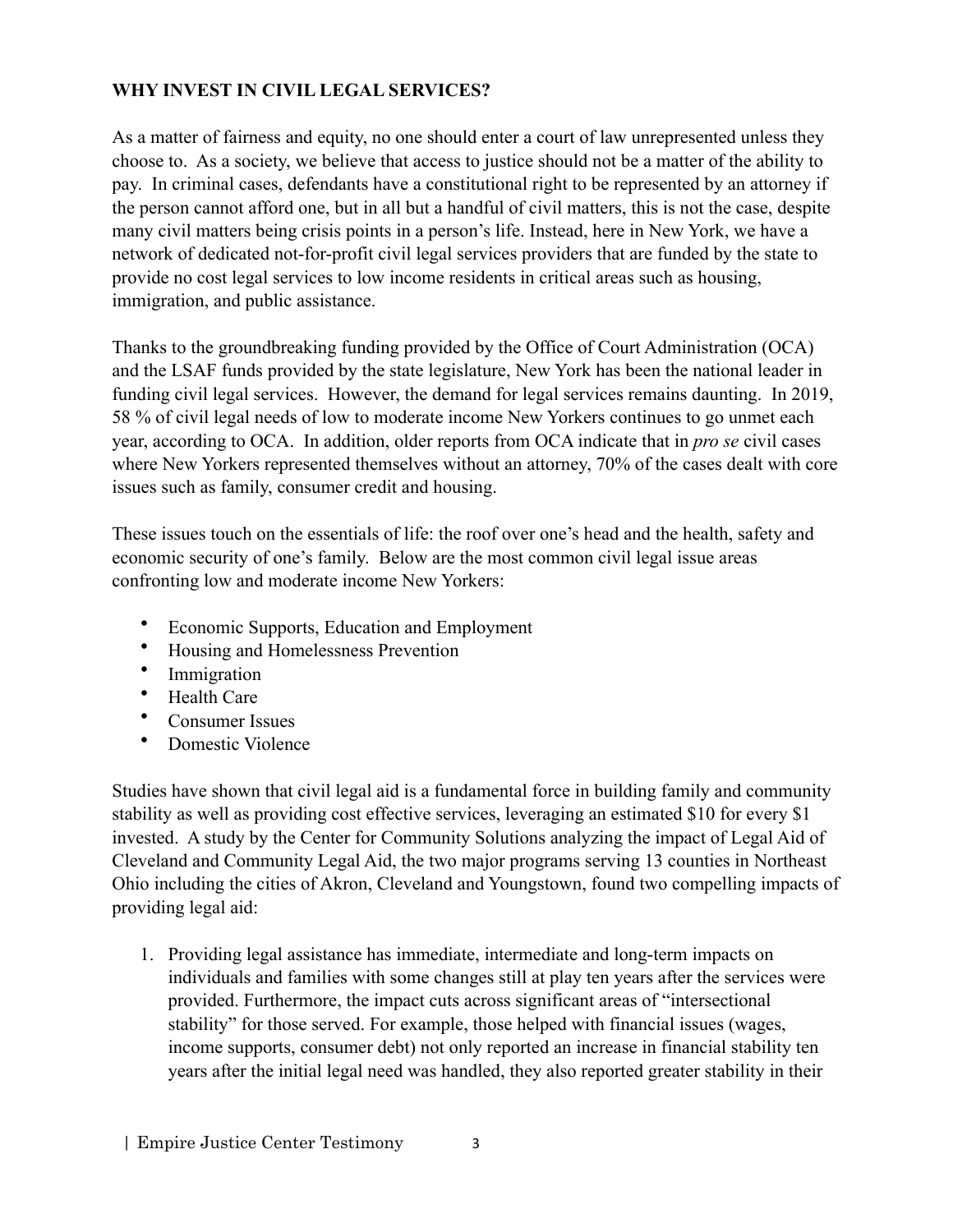health (health stability meaning that their health is more predictable, implying the proper conditions are in place to manage health).

2. In the specific area of Family Law, where individuals receive assistance in issues ranging from foster care, adoption and guardianship to domestic violence, divorce and child support, the report found that not only did the majority of clients report a positive impact in Family Stability (consistent routines, reduced uncertainty in living arrangements) but they also reported improvements in health stability and financial stability. In fact, a greater percentage of clients reported more financial stability in 2-5 years and 6-10 years after receiving legal assistance than did those reporting an immediate impact.

# **SUPPORT CONTINUATION AND EXPANSION OF CIVIL LEGAL SERVICES**

#### **Provide Gap Funding for Temporary Cut in Crime Victims Services**

Just last month, legal service providers who provide life saving legal assistance to crime victims across New York State were notified that their five-year contracts with the Office of Victims Services (OVS) would be cut short one year early. A new Request for Proposals has been issued for ALL crime victim serving programs, including non-legal providers of services to victims of crime, child abuse, intimate partner violence, and family violence. OVS has told providers to expect a 10-15% cut in funding. These actions are the result of a temporary reduction in federal funding, which has been addressed and is expected to last for two to three years and then resolve.

These announcements have already impacted the provision of support services for victims. Some legal service providers have stopped taking on new clients out of fear that they will not be able to represent them through the entirety of their court proceedings. Others are not filling vacant positions and are assessing whether layoffs might be necessary.

At Empire Justice Center, we provide legal assistance to victims from our Long Island, Westchester and Rochester Offices. We have provided assistance to crime victims in 26 different types of crime, including illegal evictions, hate crimes, gender and identity discrimination, and Coronavirus scams. Our attorney positions in Rochester are currently vacant and we are not filling them as a result of the funding uncertainty, leaving victims of crime in the Rochester area with fewer options for legal representation. We are just one of over 100 impacted organizations in the state.

Furthermore, Empire Justice Center runs the Crime Victims Legal Network, which provides a comprehensive website for victims of crime to find accurate information about their rights, how to file a claim and receive a "warm" referral to the statewide network of providers that New York has built over the past five years. Already we are seeing the impact of the early termination of contracts and threat of cuts due to diminished capacity.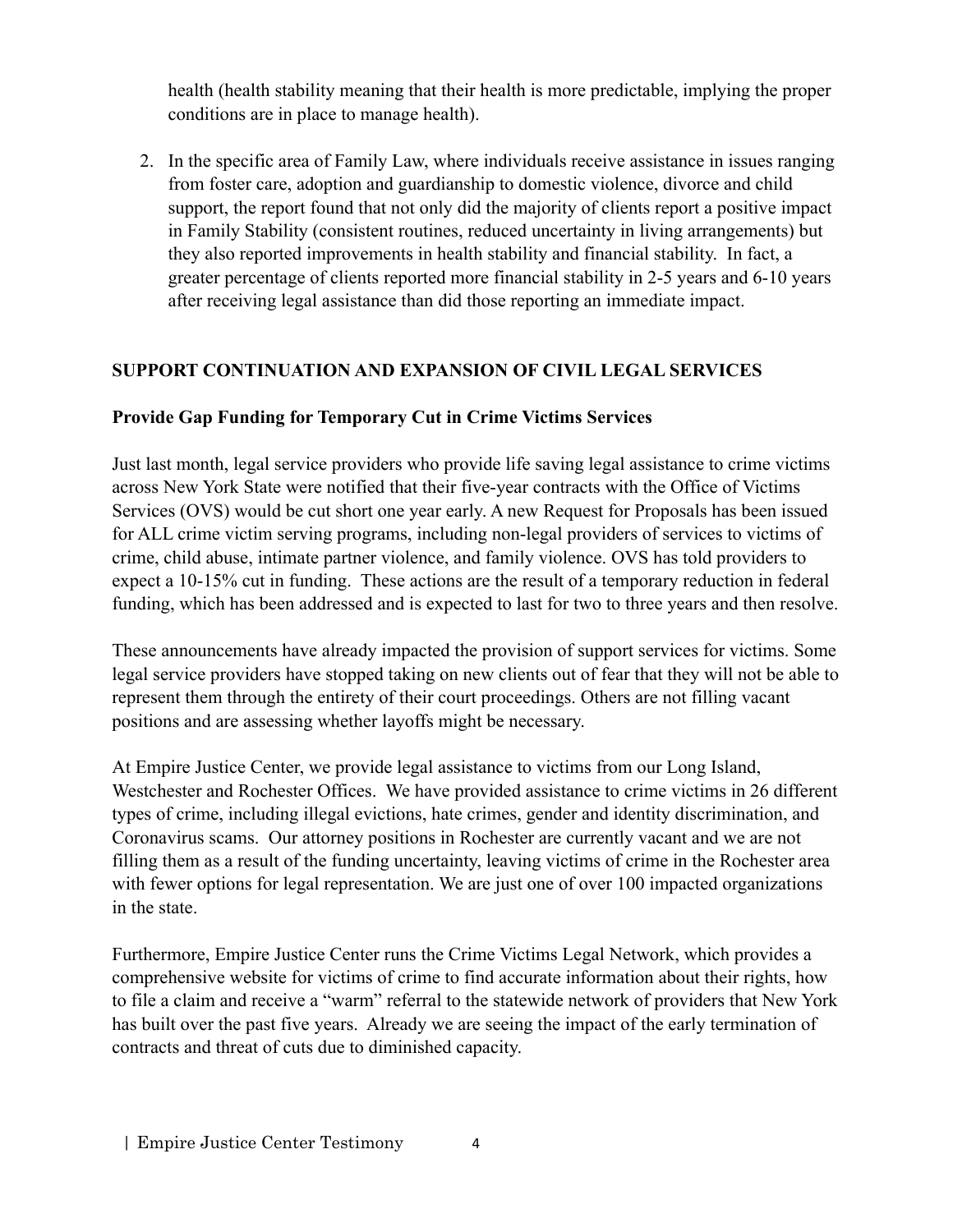During this period of increased crime activity fueled in part by the pandemic, we know that there will continue to be more crime victims in need of the support provided by this community of providers. The state is flush with federal stimulus dollars and a billion dollar surplus. These resources must be used to ensure that New York's crime victims do not go without the help they need.

### **RECOMMENDATIONS:**

- 1) Allocate \$15 million dollars a year for three years to keep Crime Victims Services funded at the same level until the legislative changes at the federal level provide sufficient funding to once again fully fund the programs and services.
- 2) Urge Governor Hochul to extend the current contracts and provide emergency funding so that providers are able to hire vacant positions, begin taking cases again and get back to the business supporting crime victims.

### **Equalize Civil Legal Services Support in Legal Services Assistance Fund**

In 2009, New York created the Legal Services Assistance Fund to generate funding for criminal and civil legal services. Since its creation, more than half the money it generated was transferred to the General Fund and used as a slush fund for other purposes unrelated the fund's original intent. Last year, a series of changes were made that allowed the criminal portion of the fund to receive and retain a greater share than previous years, increasing it to \$12.6 million, while the civil legal services portion was \$3 million. The amount of funding transferred to the General Fund was reduced to \$9.8 million.

New York must continue to make progress in closing the justice gap in all civil matters that affect the family and individuals ability to thrive. According to the Office of Court Administration (OCA), more that 60% of the civil legal needs of New Yorkers continue to go unmet. Progress has been made in the area of eviction prevention with the allocation of \$25 million in federal dollars for legal services last year. However, significant legal needs remain in the areas of unemployment and health insurance, family law, disability and human rights, education and many others.

#### **RECOMMENDATIONS:**

- 1) To help expand access to civil legal assistance in these areas, the Governor and Legislature should commit to dedicating all the money generated by the LSAF toward its intended purpose, providing the remaining \$9.8 million dollars that is currently scheduled to get transferred to the General Fund for civil legal services. This will bring the total funding for civil legal services to \$12.834 million.
- 2) To provide stability to providers of civil legal services, LSAF allocations from previous should be continued at the same levels.
- | Empire Justice Center Testimony 5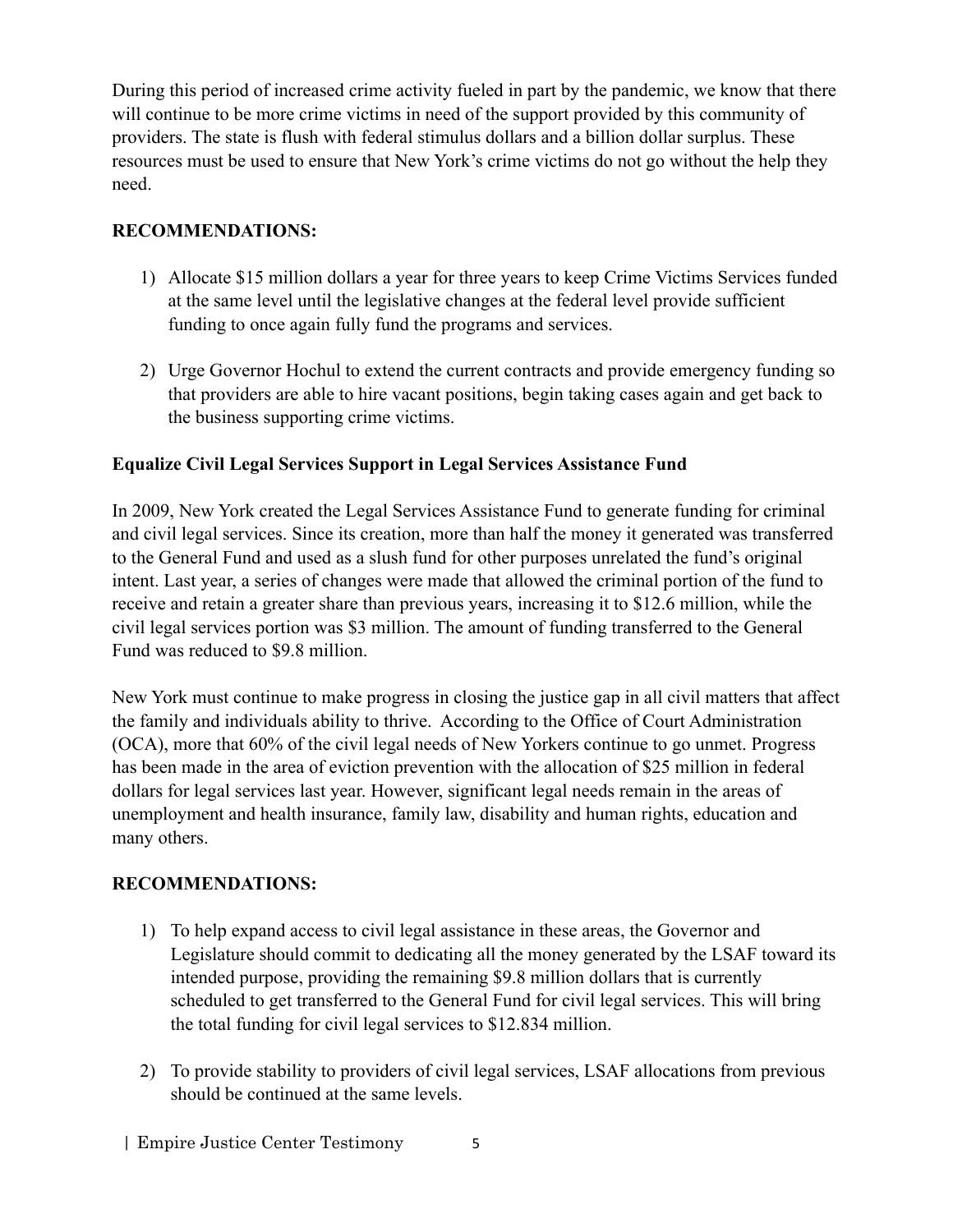

# **Support Judiciary Civil Legal Services Cost of Living Adjustment**

There is no question that the Judiciary Civil Legal Services (JCLS) funding has been a game changer in allowing more civil legal needs to be met in our client communities. That said, the JCLS funding has remained at the same level since 2016. Over the past eight years, the cost of doing business, salaries, health insurance and other fringe benefits, overhead, including rent and utilities have increased significantly. To cover those increased costs, legal services providers like Empire Justice Center have had to find other sources of funding to cover those increasing costs – often looking to donations and other hard to come by sources of unrestricted funding to subsidize the costs that are no longer covered by our JCLS contracts.

That is why we are incredibly grateful to Chief Judge Janet DiFiore for recognizing this and including a compounded cost of living increase, going back to 2016, in the Judiciary budget. This 12.6% increase will allow us to utilize our unrestricted funding elsewhere.

| Empire Justice Center Testimony 6